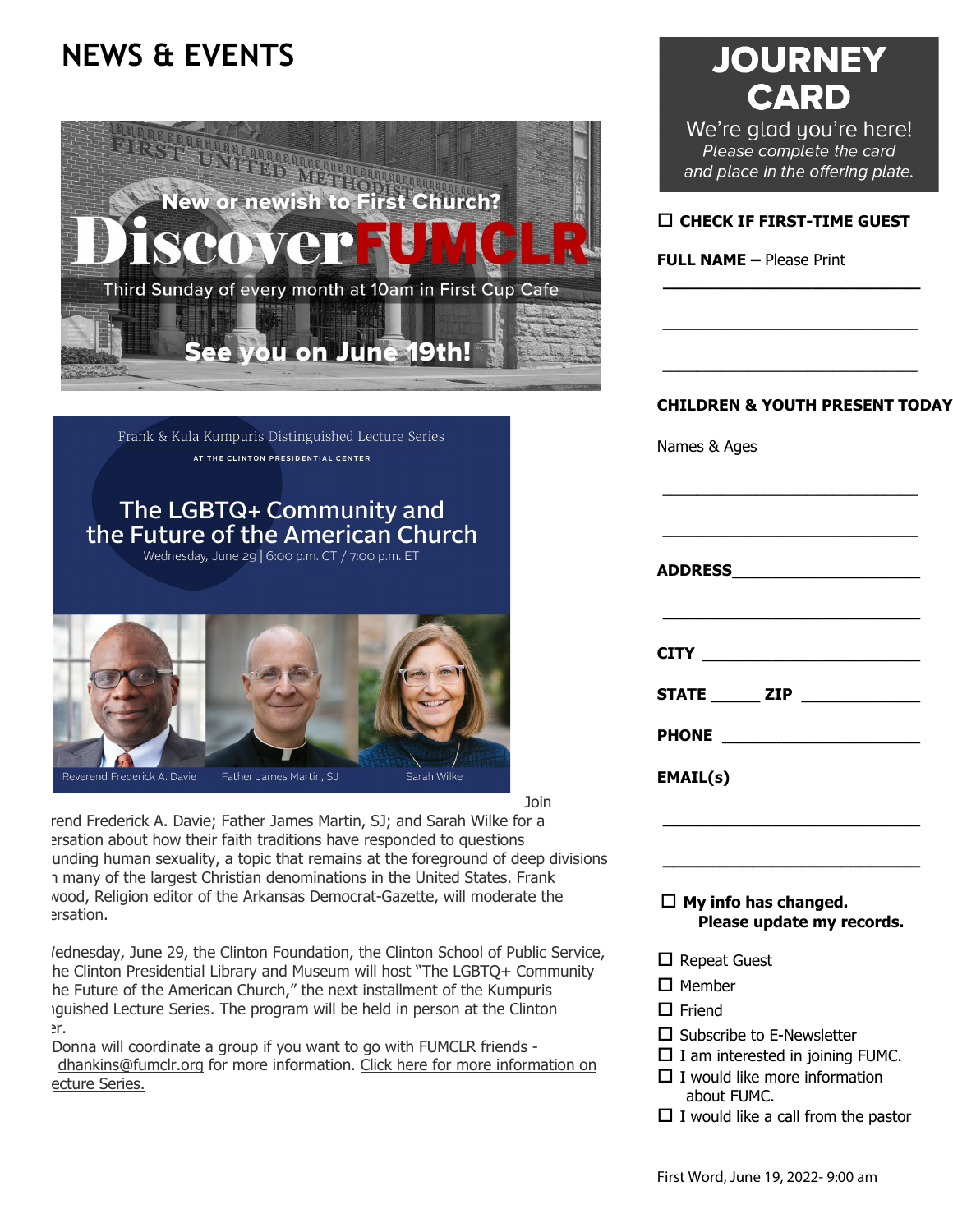

Try our Digital Connect Card! Use the camera on your cell phone to scan QR Code! Online Giving ● New Here ● eNewsletter Sign-Up